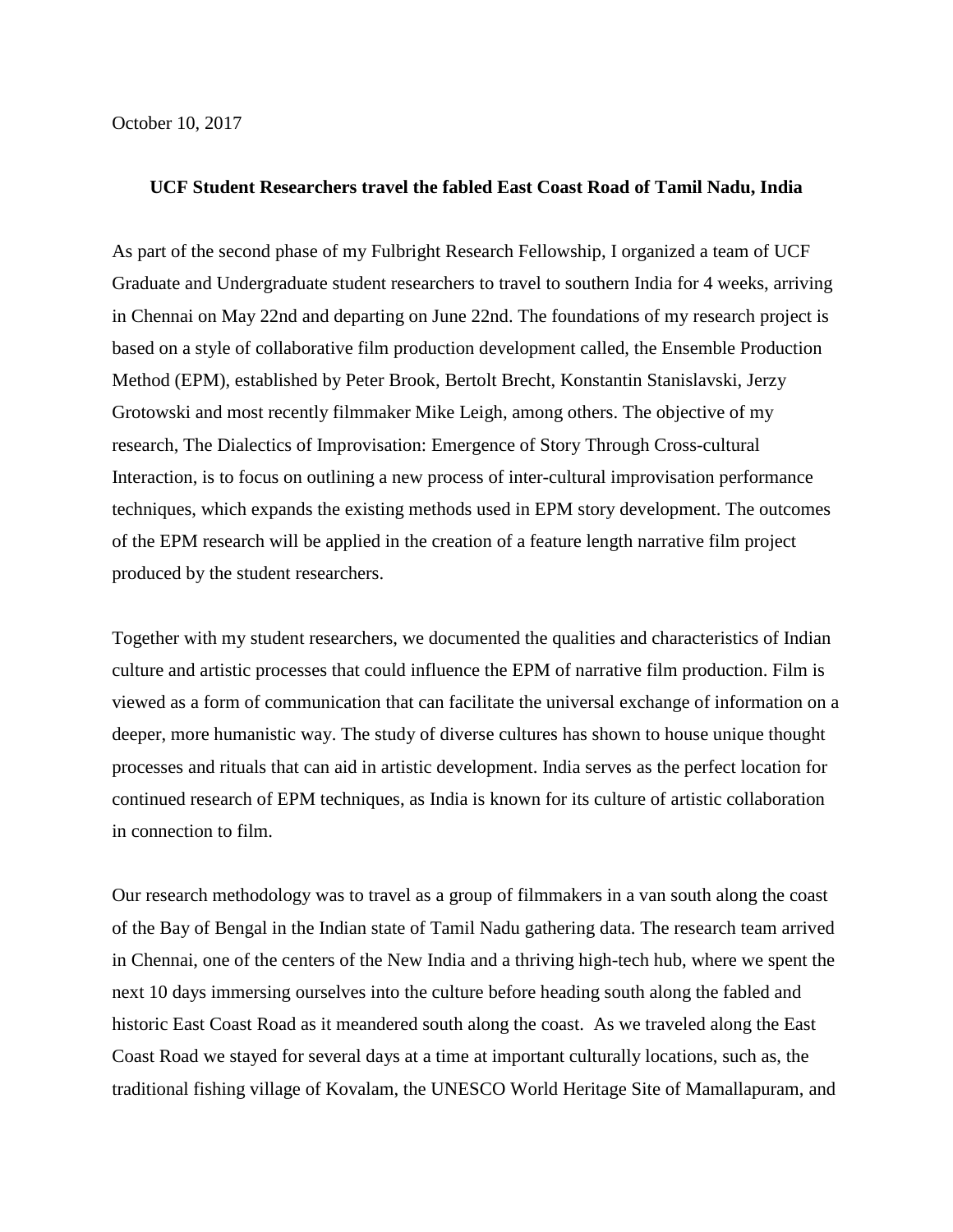many other locations before arriving at the picturesque former French colony of Pondicherry, where we stayed for 10 days. At each location we collected data by conducting improvisational scene development workshops using UCF actors, local resident actors and non-actors. We utilized cinematic and improvisational performance techniques to examine the cross-cultural, real and perceived boundaries. Together, the UCF filmmakers and Indian resident collaborators pushed the boundaries of traditional Western ideas of cinematic production methods. This created an opportunity to share in the exploration of India's theatrical techniques and its expressive filmmaking style, as well as, observational studies of Indian society.

The EPM approach to production required rigorous preparatory work by the student actors from UCF. Donald Johnston, UCF Undergraduate Theater Major explains, "The most rewarding experience was creating an in-depth character that really was layered and more complex than most students breaking into film get to portray. It really turned into an experience I got to have twice, once myself in India, and the second as the character". The communal aspect required by the research methodology is something not to be disregarded and played an equal part in the research process. I believe the type of EPM we were exploring will uncover new ways in which micro-or low-budget film productions can interact with communities, and offer in turn engaging and socially relevant narratives.

In addition to our research, the team cultivated professional alliances with the premier film training institutions in South India, M.G.R. Film and Television Institute and L.V. Prasad Film and Television Institute. Both of these institutions expressed their desire to collaborate with UCF on future joint film projects. One project that was discussed was one where each summer a group of 6 UCF Film students and 6 Indian Films students would partner in the making of a short film in India. This cross-cultural collaboration has tremendous artistic potential for both the UCF and Indian students.

When not filming, the students explored the numerous cities or villages we were traveling through and took the opportunity to make connections and interact with the local arts communities, for example, the Egmore Art Theatre, the Russian Cultural Center, the Chennai Film Festival, the Backyard Art Center and the US Consulate-Chennai. All of these organizations expressed the great value in meeting and interacting with the UCF students.